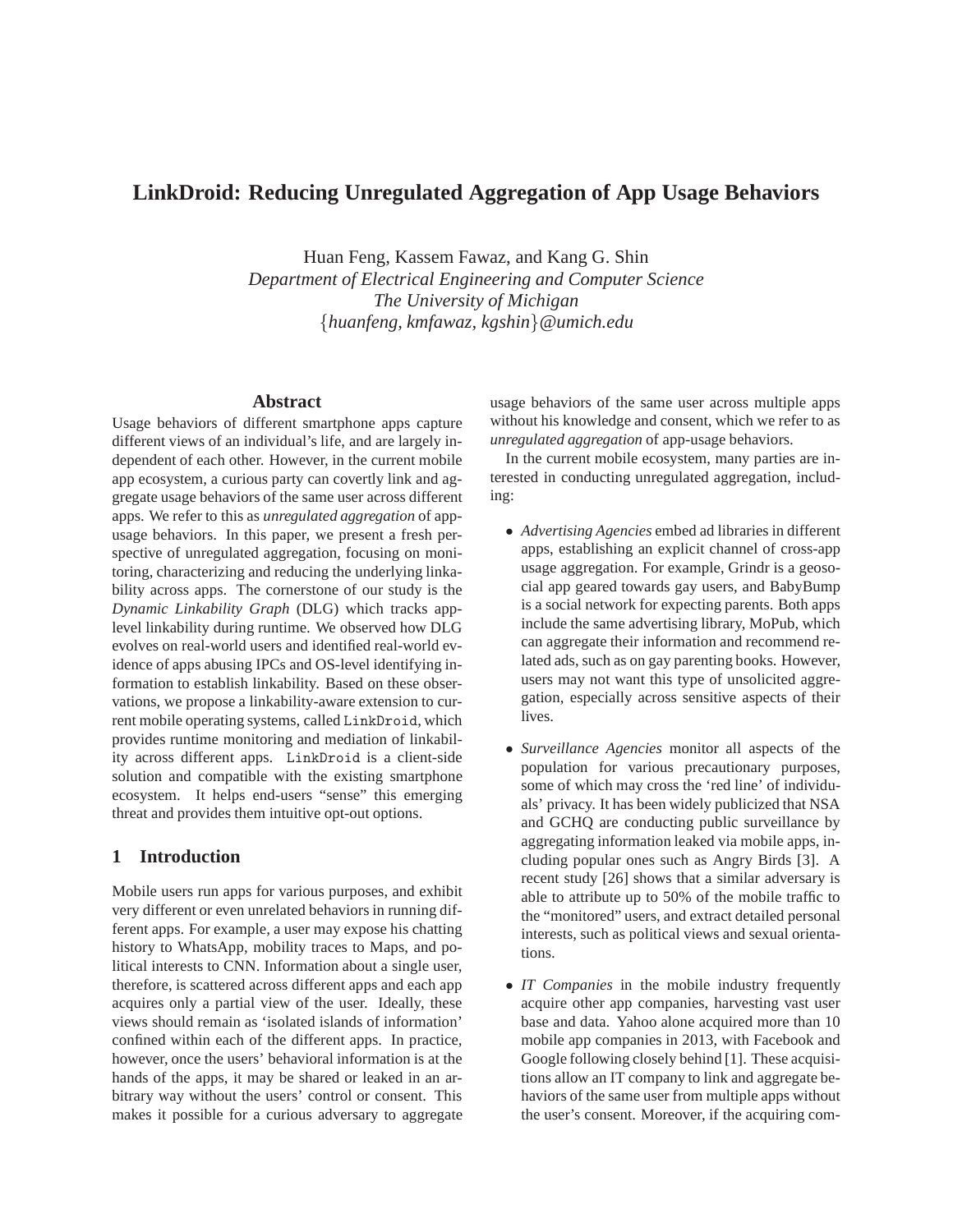pany (such as Facebook) already knows the users' real identities, usage behaviors of all the apps it acquires become identifiable.

These scenarios of unregulated aggregation are realistic, financially motivated, and are only becoming more prevalent in the foreseeable future. In spite of this grave privacy threat, the process of unregulated aggregation is unobservable and works as a black box — no one knows what information has actually been aggregated and what really happens in the cloud. Users, therefore, are largely unaware of this threat and have no opt-out options. Existing proposals disallow apps from collecting user behaviors and shift part of the app logic (e.g., personalization) to the mobile OS or trusted cloud providers [7, 17]. This, albeit effective, is against the incentive of app developers and requires construction of a new ecosystem. Therefore, there is an urgent need for a practical solution that is compatible with the existing mobile ecosystem.

In this paper, we propose a new way of addressing the unregulated aggregation problem by monitoring, characterizing and reducing the underlying linkability across apps. Two apps are *linkable* if they can associate their usage behaviors of the same user. This linkability is the prerequisite of conducting unregulated aggregation and represents an upper-bound of the potential threat. Researchers studied linkability under domain-specific scenarios, such as on movie reviews [19] and social networks [16]. In contrast, we focus on the linkability that is ubiquitous in the mobile ecosystem and introduced by domain-independent factors, such as device IDs, account numbers, location and inter-app communications. Specifically, we model mobile apps on the same device as a *Dynamic Linkability Graph* (DLG) which monitors apps' access to OS-level identifying information and cross-app communication channels. DLG quantifies the potential threat of unregulated aggregation and allows us to monitor the linkability across apps during runtime.

We implemented DLG as an Android extension and observed how it evolved on 13 users during a period of 47 days. The results reveal an alarming view of the applevel linkability in the wild. Two random apps (installed by the same user) are linkable with a probability of 0.81. Specifically, 86% of the apps a user installed are directly linkable to the Facebook app, namely, his real identity. In particular, we found that apps frequently abuse OS-level information and inter-process communication (IPC) channels in unexpected ways, establishing the linkability that is unrelated to app functionalities. For example, we found that many of the apps requesting account information collect all of the user's accounts even when they only need one to function correctly. We also noticed that some advertising agencies, such as Admob and Facebook, use IPCs to share user identifiers with other

apps, completely bypassing system permissions and controls. Furthermore, we identified cases when different apps write and read the same persistent file in shared storage to exchange user identifiers. The end-users should be promptly warned about these unexpected behaviors to reduce unnecessary linkability.

Based on the above observations, we propose LinkDroid, a linkability-aware extension to Android which provides runtime monitoring and mediation of the linkability across apps. LinkDroid introduces a new dimension to privacy protection on smartphones. Instead of checking whether some app behavior poses direct privacy threat, LinkDroid warns users about how it implicitly affects the linkability across apps. Practicality is a main driver for the design of LinkDroid. It extends the widely-deployed (both runtime and install-time) permission model on the mobile OS that end-users are already familiar with. Specifically, LinkDroid provides the following privacy-enhancing features:

- **Install-Time Obfuscation:** LinkDroid obfuscates device-specific identifiers that have no influence on most app functionalities, such as IMEI, Android ID, etc. We perform this during install-time to maintain the consistency of these identifiers within each app.
- **Runtime Linkability Monitoring:** When an app tries to perform a certain action that introduces additional linkability, users will receive a just-in-time prompt and an intuitive risk indicator. Users can then exercise runtime access control and choose any of the opt-out options provided by LinkDroid.
- **Unlinkable Mode:** The user can start an app in unlinkable mode. This will create a new instance of the app which is unlinkable with other apps. All actions that may establish a direct association with other apps will be denied by default. This way, users can enjoy finer-grained privacy protection, unlinking only a set of app sessions.

We evaluated LinkDroid on the same set of 13 users as in our measurement and found that LinkDroid reduces the cross-app linkability substantially with little loss of app performance. The probability of two random apps being linkable is reduced from 0.81 to 0.21, and the percentage of apps that are directly linkable to Facebook drops from 86% to 18%. On average, a user only needs to handle 1.06 prompts per day in the 47-day experiments and the performance overhead is marginal.

This paper makes the following contributions:

1. Introduction of a novel perspective of defending against unregulated aggregation by addressing the underlying linkability across apps (Section 2).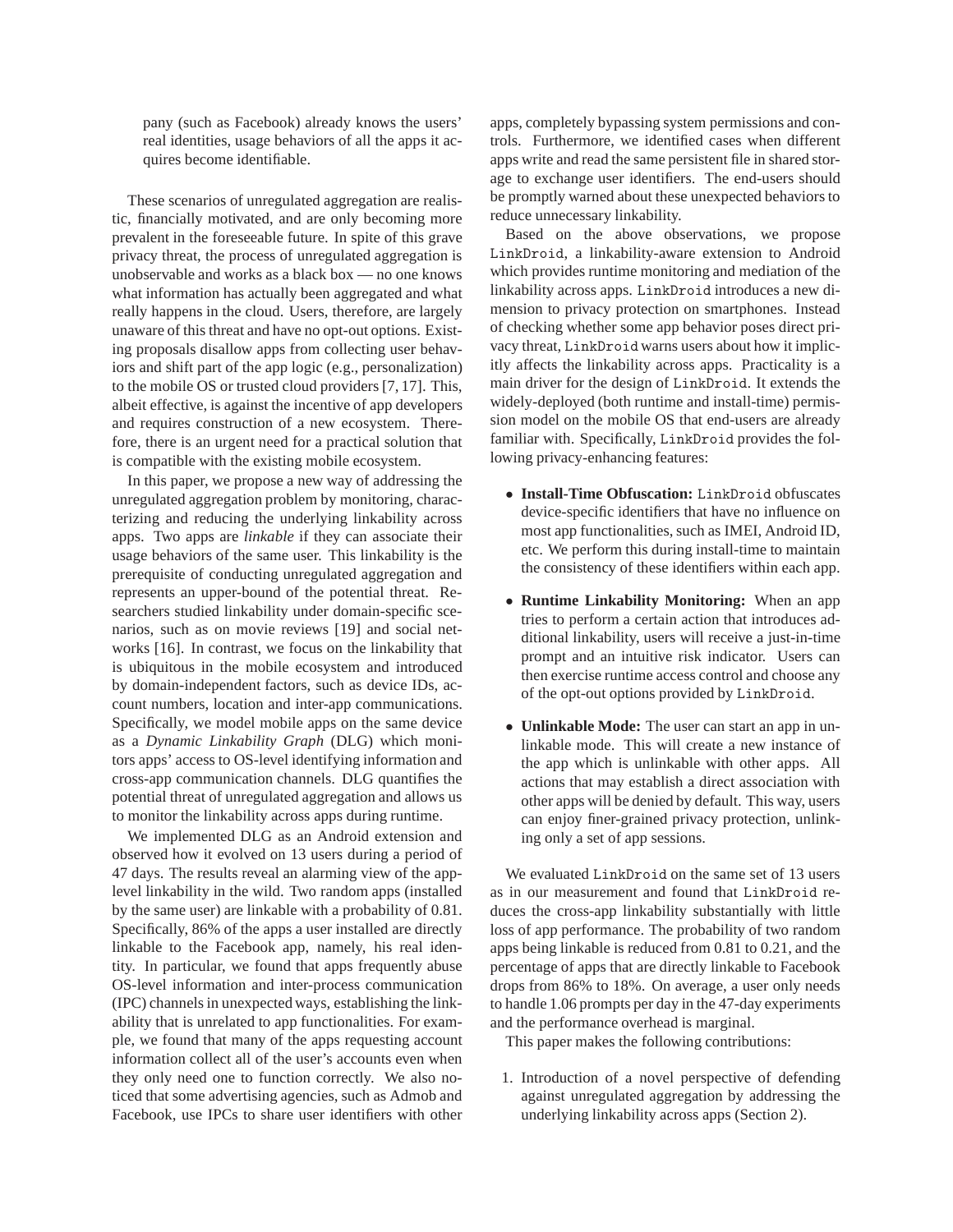- 2. Proposal of the Dynamic Linkability Graph (DLG) which enables runtime monitoring of cross-app linkability (Section 3).
- 3. Identification of real-world evidence of how apps abuse IPCs and OS-level information to establish linkability across apps (Section 4).
- 4. Addition of a new dimension to access control based on the runtime linkability, and development of a practical countermeasure, LinkDroid, to defend against unregulated aggregation (Section 5).

## **2 Privacy Threats: A New Perspective**

In this section, we will first introduce our threat model of unregulated aggregation and then propose a novel perspective of addressing it by monitoring, characterizing and reducing the linkability across apps. We will also summarize the explicit/implicit sources of linkability in the current mobile app ecosystem.

## **2.1 Threat Model**

In this paper, we target unregulated aggregation across app-usage behaviors, i.e., when an adversary aggregates usage behaviors across multiple functionallyindependent apps without users' knowledge or consent. In our threat model, an adversary can be any party that collects information from multiple apps or controls multiple apps, such as a widely-adopted advertising agency, an IT company in charge of multiple authentic apps, or a set of malicious colluding apps. We assume the mobile operating system and network operators are trustworthy and will not collude with the adversary.

#### **2.2 Linkability: A New Perspective**

There are many parties interested in conducting unregulated aggregation across apps. In practice, however, this process is unobservable and works as a black box — no one knows what information an adversary has collected and whether it has been aggregated in the cloud. Existing studies propose to disable mobile apps from collecting usage behaviors and shift part of the app logic to trusted cloud providers or mobile OS [7, 17]. These solutions, albeit effective, require building a new ecosystem and greatly restrict functionalities of the apps. Here, we address unregulated aggregation from a very different angle by monitoring, characterizing and reducing the underlying linkability across mobile apps. Two apps are *linkable* if they can associate usage behaviors of the same user. This linkability is the prerequisite of conducting unregulated aggregation, and represents an "upperbound" of the potential threat. In the current mobile

| Type           | 2013-3 | 2013-10 | 2014-8 | $2015 - I$ |
|----------------|--------|---------|--------|------------|
| Android ID     | 80%    | 84%     | 87%    | 91%        |
| <b>IMEI</b>    | 61%    | 64%     | 65%    | 68%        |
| <b>MAC</b>     | 28%    | 42%     | 51%    | 55%        |
| <b>Account</b> | 24%    | 29%     | 32%    | 35%        |
| Contacts       | 2.1%   | 26%     | 33%    | 37%        |

Table 1: Apps are increasingly interested in requesting persistent and consistent identifying information during the past few years.

app ecosystem, there are various sources of linkability that an adversary can exploit. Researchers have studied linkability under several domain-specific scenarios, such as movie reviews [19] and social networks [16]. Here, we focus on the linkability that is ubiquitous and domain-independent. Specifically, we group its contributing sources into the following two fundamental categories.

**OS-Level Information** The mobile OS provides apps ubiquitous access to various system information, many of which can be used as consistent user identifiers across apps. These identifiers can be *device-specific*, such as MAC address and IMEI, *user-specific*, such as phone number or account number, or *context-based*, such as location or IP clusters. We conducted a longitudinal measurement study from March 2013 to January 2015, on the top 100 free Android apps in each category. We excluded the apps that are rarely downloaded, and considered only those with more than 1 million downloads. We found that apps are getting increasingly interested in requesting persistent and consistent identifying information, as shown in Table 1. By January 2015, 96% of top free apps request both the Internet access and at least one persistent identifying information. These identifying vectors, either explicit or implicit, allow two apps to link their knowledge of the same user at a remote side without even trying to bypass on-device isolation of the mobile OS.

**Inter-Process Communications** The mobile OS provides explicit Inter-Process Communication (IPC) channels, allowing apps to communicate with each other and perform certain tasks, such as export a location from Browser and open it with Maps. Since there is no existing control on IPC, colluding apps can exchange identifying information of the user and establish linkability covertly, without the user's knowledge. They can even synchronize and agree on a randomly-generated sequence as a custom user identifier, without accessing any system resource or permission. This problem gets more complex since apps can also conduct IPC implicitly by reading and writing shared persistent storage (SD card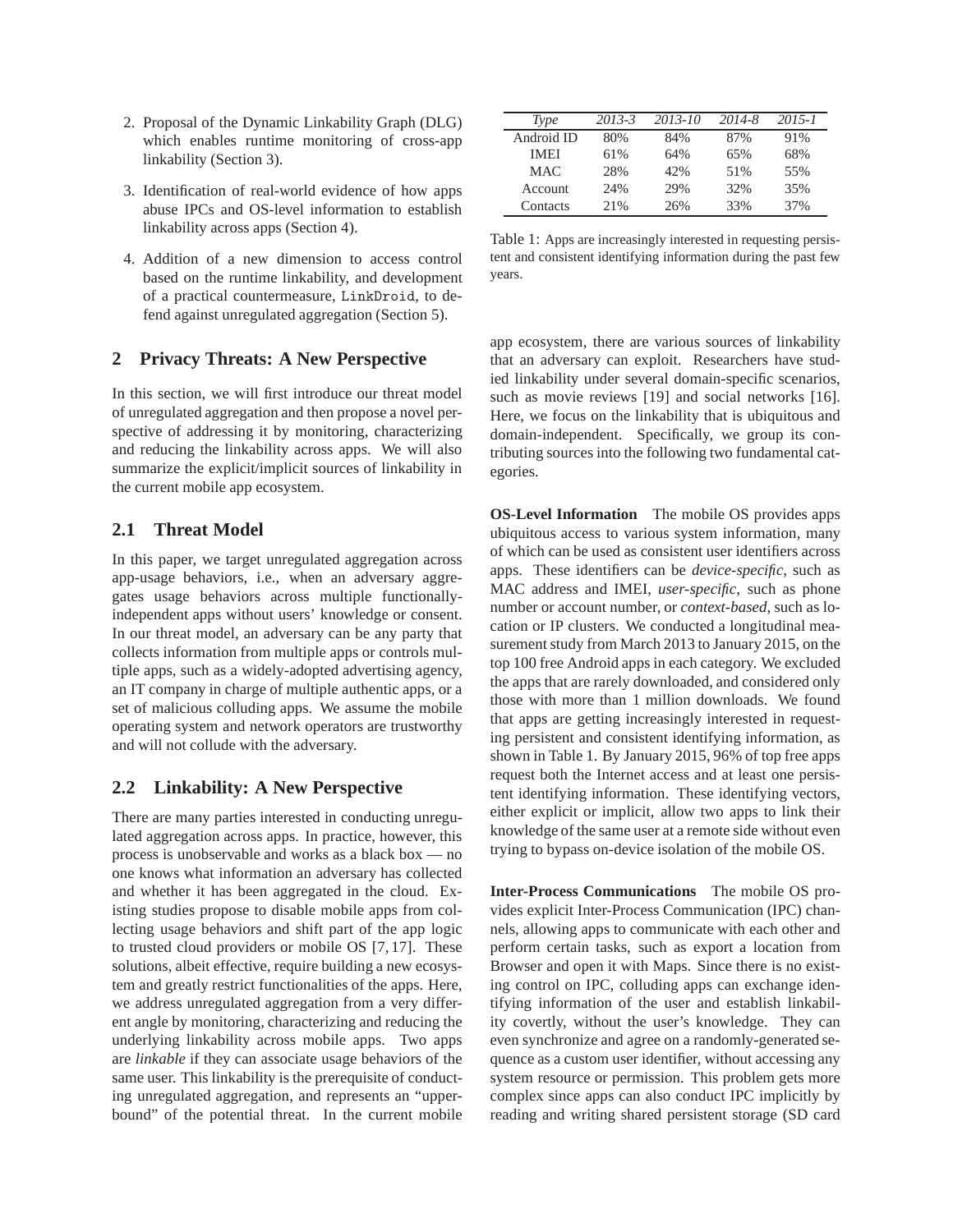

Figure 1: An illustrative example of DLG. Edges of different types represent linkability introduced by different sources.

and databases). As we will show in Section 4, these exploitations are not hypothetical and have already been utilized by real-world apps.

## **3 Dynamic Linkability Graph**

The cornerstone of our work is the Dynamic Linkability Graph (DLG). It enables us to monitor app-level linkability during runtime and quantify the linkability introduced by different contributing sources. In what follows, we will elaborate on the definition of DLG, the linkability sources it considers, and describe how it can be implemented as an extension of Android.

#### **3.1 Basic Concepts**

We model linkability across different apps on the same device as an undirected graph, which is called the *Dynamic Linkability Graph* (DLG). Nodes in DLG represent apps and edges represent linkability introduced by different contributing sources. DLG monitors the linkability during runtime by tracking the apps' access to various OS-level information and IPC channels. An edge exists between two apps if they accessed the same identifying information or engaged in an IPC. Fig. 15 presents an illustrative example of DLG.

DLG presents a comprehensive view of the linkability across all installed apps. An individual adversary, however, may only observe a subgraph of the DLG. For example, an advertising agency only controls those apps (nodes) that incorporate the same advertising library; an IT corporate only controls those apps (nodes) it has already acquired. In the rest of the paper, we focus on the generalized case (the entire DLG) instead of considering each adversary individually (subgraphs of DLG).

## **3.2 Definitions and Metrics**

**Linkable** Two apps *a* and *b* are *linkable* if there is a path between them. In Fig. 15, app *A* and *F* are linkable, app *A* and *H* are not linkable.

**Gap** is defined as the number of nodes (excluding the end nodes) on the shortest path between two linkable apps *a* and *b*. It represents how many additional apps an adversary needs to control in order to link information across *a* and *b*. For example, in Fig. 15,  $gap_{AD} = 0$ ,  $gap_{A,E} = 1, gap_{A,G} = 2.$ 

Linking Ratio (LR) of an app is defined as the number of apps it is linkable to, divided by the number of all installed apps. *LR* ranges from 0 to 1 and characterizes to what extent an app is linkable to others. In DLG, *LR* equals to the size of the *Largest Connected Component* (LCC) this app resides in, excluding itself, divided by the size of the entire graph, also excluding itself:

$$
LR_a = \frac{size(LCC_a) - 1}{size(DLG) - 1}
$$

**Linking Effort (LE)** of an app is defined as the *Linking Effort* (LE) of an app as the average *gap* between it and all the apps it is linkable to. *LE<sup>a</sup>* characterizes the difficulty in establishing linkability with *a*.  $LE_a = 0$ means that to link information from app *a* and any random app it is linkable to, an adversary does not need additional information from a third app.

$$
LE_a = \sum_{\substack{b \in LCC_a \\ b \neq a}} \frac{gap_{a,b}}{size(LCC_a) - 1}
$$

*LR* and *LE* describe two orthogonal views of the DLG. In general, *LR* represents the quantity of links, describing the percentage of all installed apps that are linkable to a certain app, whereas *LE* characterizes the quality of links, describing the average amount of effort an adversary needs to make to link a certain app with other apps. In Fig. 15,  $LR_A = 6/8$ ,  $LR_H = 1/8$ ;  $LE_A = \frac{0+0+0+1+1+2}{7-1} = 4/6,$   $LE_H = 0.$ 

**GLR and GLE** Both *LR* and *LE* are defined for a single app, and we also need two similar definitions for the entire graph. So, we introduce *Global Linking Ratio* (GLR) and *Global Linking Effort* (GLE). *GLR* represents the probability of two randomly selected apps being linkable, while *GLE* represents the number of apps an adversary needs to control to link two random apps.

$$
GLR = \sum_{a} \frac{LR_a}{size(DLG)}
$$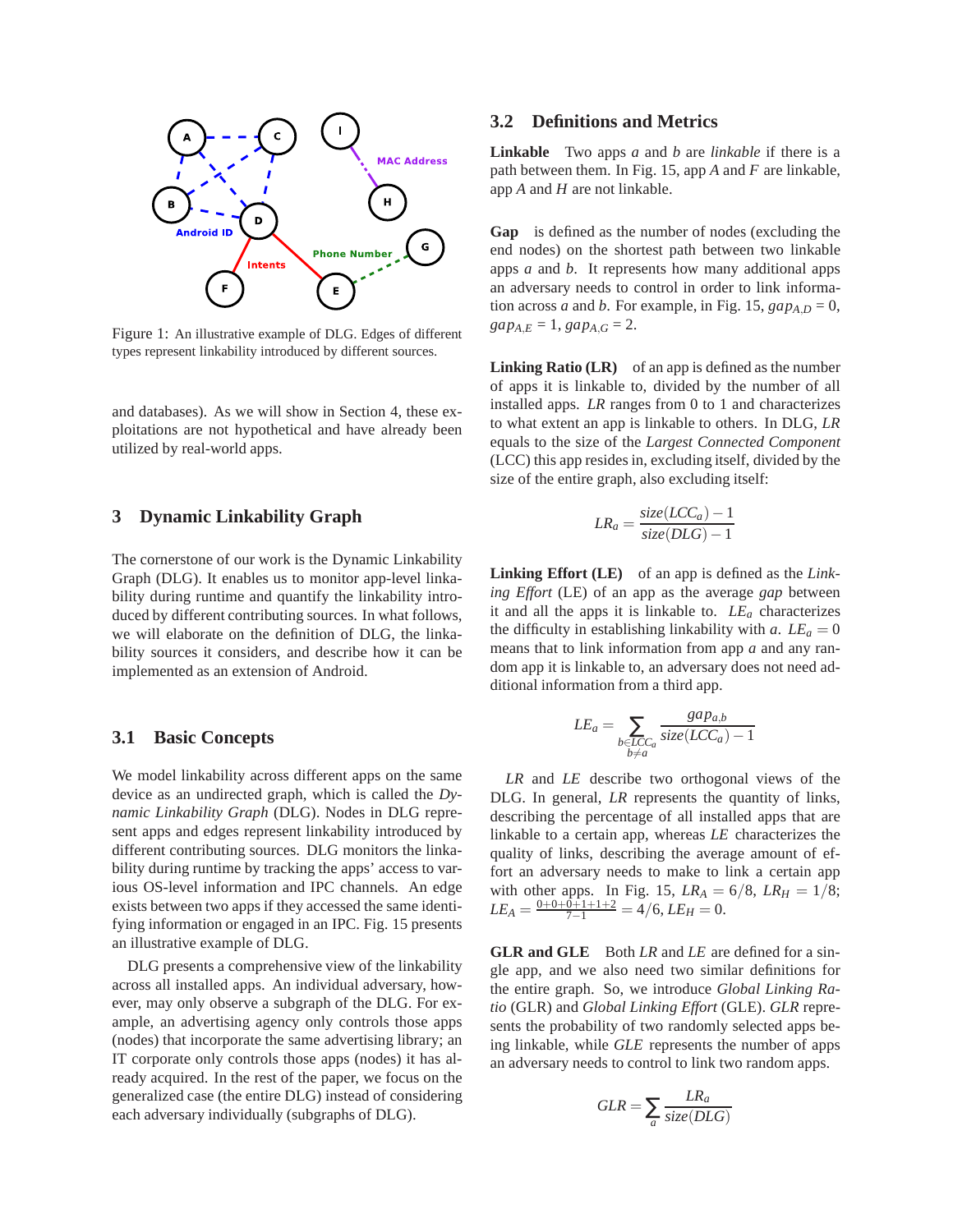$$
GLE = \frac{1}{\sum_{a} size(LCC_a) - 1} \sum_{b} \sum_{\substack{c \in LCC_b \\ c \neq b}} gap_{b,c}
$$

In graph theory, *GLE* is also known as the *Characteristic Path Length* (CPL) of a graph, which is widely used in Social Network Analysis (SNA) to characterize whether the network is easily negotiable or not.

#### **3.3 Sources of Linkability**

DLG maintains a dynamic view of app-level linkability by monitoring runtime behaviors of the apps. Specifically, it keeps track of apps' access to *device-specific* identifiers (IMEI, Android ID, MAC), *user-specific* identifiers (Phone Number, Accounts, Subscriber ID, ICC Serial Number), and *context-based* information (IP, Nearby APs, Location). It also monitors explicit IPC channels (Intent, Service Binding) and implicit IPC channel (Indirect RW, i.e., reading and writing the same file or database). This is not an exhaustive list but covers most standard and widely-used aggregating channels. Table 2 presents a list of all the contributing sources we consider and the details of each source will be elaborated in Section 3.4.

The criterion of two apps being linkable differs depending on the linkability source. For consistent identifiers that are obviously unique — Android ID, IMEI, Phone Number, MAC, Subscriber ID, Account, ICC Serial Number — two apps are linkable if they both accessed the same type of identifier. For pair-wise IPCs — intents, service bindings, and indirect RW — the two communicating parties involved are linkable. For implicit and fuzzy information, such as location, nearby APs, and IP, there are well-known ways to establish linkability as well. User-specific location clusters (Points of Interests, or PoIs) is already known to be able to uniquely identify a user [11, 15, 29]. Therefore, an adversary can link different apps by checking whether the location information they collected reveal the same PoIs. Here, the PoIs are extracted using a lightweight algorithm as used in [5, 10]. We select the top 2 PoIs as the linking standard, which typically correspond to home and work addresses. Similarly, the consistency and persistence of a user's PoIs are also reflected on its AP clusters and frequently-used IP addresses. This property allows us to establish linkability across apps using these fuzzy contextual information.

#### **3.4 DLG: A Mobile OS Extension**

DLG gives us the capability to construct cross-app linkability from runtime behaviors of the apps. Here, we introduce how it can be implemented as an extension to

| Category           | Type       | Source          |  |
|--------------------|------------|-----------------|--|
|                    |            | <b>IMEI</b>     |  |
|                    | Device     | Android ID      |  |
|                    |            | <b>MAC</b>      |  |
|                    |            | Phone #         |  |
|                    | Personal   | Account         |  |
| OS-level Info.     |            | Subscriber ID   |  |
|                    |            | ICC Serial #    |  |
|                    |            | IΡ              |  |
|                    | Contextual | Nearby APs      |  |
|                    |            | Location (PoIs) |  |
| <b>IPC</b> Channel | Explicit   | Intent          |  |
|                    |            | Service Binding |  |
|                    | Implicit   | Indirect RW     |  |

Table 2: DLG considers the linkability introduced by 10 types of OS-level information and 3 IPC channels.

current mobile operating systems, using Android as an illustrative example. We also considered other implementation options, such as user-level interception (Aurasium [28]) or dynamic OS instrumentation (Xposed Framework [27]). The former is insecure since the extension resides in the attacker's address space and the latter is not comprehensive because it cannot handle the native code of an app. However, the developer can always implement a useful subset of DLG using one of these more deployable techniques.

**Android Basics** Android is a Linux-based mobile OS developed by Google. By default, each app is assigned a different Linux uid and lives in its own sandbox. Inter-Process Communications (IPCs) are provided across different sandboxes, based on the Binder protocol which is inherently a lightweight RPC (Remote Procedure Call) mechanism. There are four different types of components in an Android app: Activity, Service, Content Provider, and Broadcast Receiver. Each component represents a different way to interact with the underlying system: Activity corresponds to a single screen supporting user interactions; Service runs in the background to perform long-running operations and processing; Content Provider is responsible for managing and querying of persistent data such as database; and Broadcast Receiver listens to system-wide broadcasts and filters those it is interested in. Next, we describe how we instrument the Android framework to monitor app's interactions with the system and each other via these components.

**Implementation Details** In order to construct a DLG in Android, we need to track apps' access to various OS-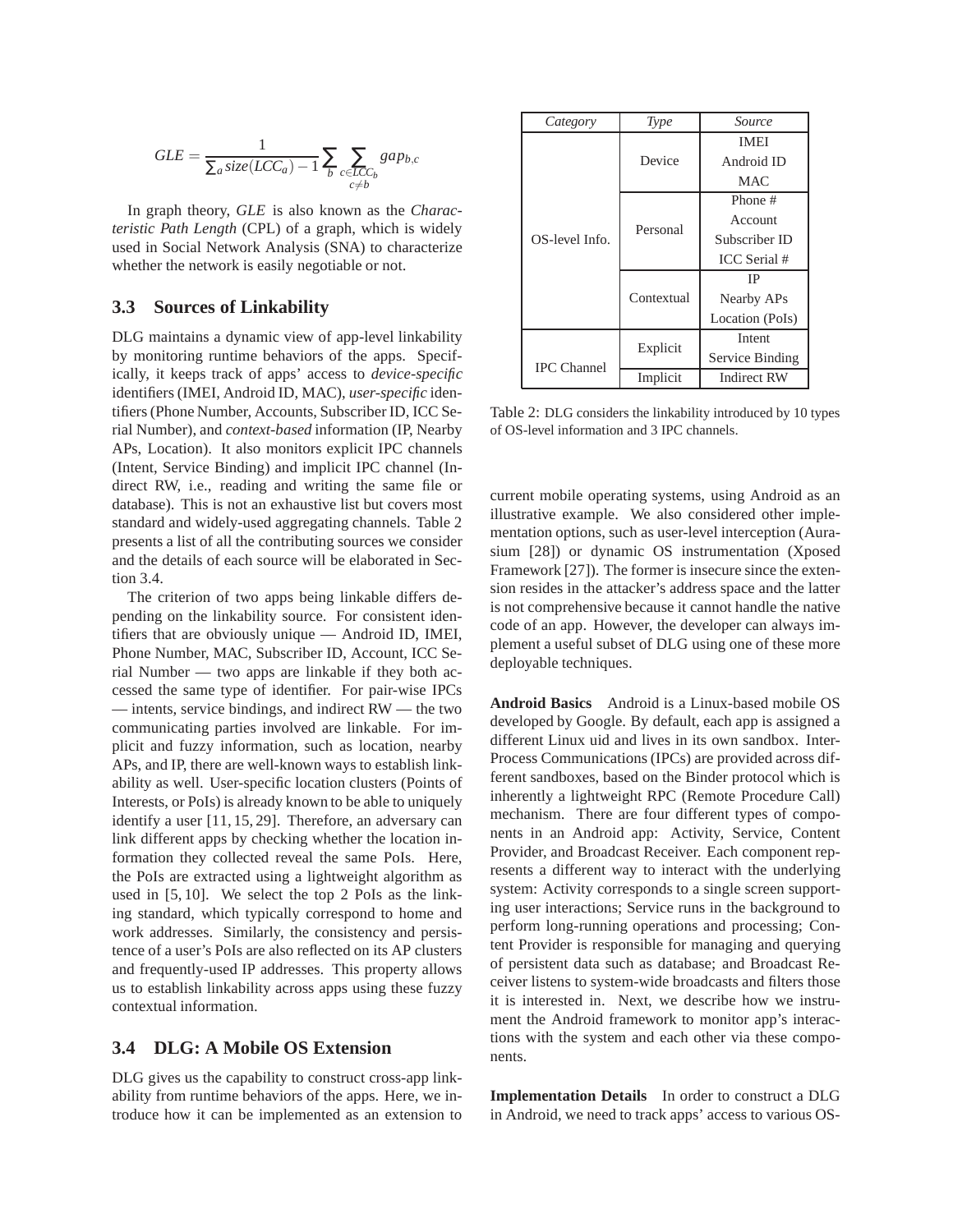

Figure 3: We extend the centralized intent filter in Android (com.android.server.firewall.IntentFirewall) to intercept all the intents across apps.



Figure 2: We instrument system services (red shaded region) to record which app accessed which identifier using Wi-Fi service as an example.

level information as well as IPCs between apps. Next, we describe how we achieve this by instrumenting different components of the Android framework.

Apps access most identifying information, such as IMEI and MAC, by interacting with different system services. These system services are parts of the Android framework and have clear interfaces defined in AIDL (Android Interface Definition Language). By instrumenting the public functions in each service that return persistent identifiers, we can have a timestamped record of which app accessed what type of identifying information via which service. Fig. 2 gives a detailed view of where to instrument using the Wi-Fi service as an example.

On the other hand, apps access some identifying information, such as Android ID, by querying system content providers. Android framework has a universal choke point for all access to remote content providers — the server-side stub class ContentProvider.Transport. By instrumenting this class, we know which database (uri) an app is accessing and with what parameters and actions. Fig. 4 illustrates how an app accesses remote Content Provider and explains which part to modify in order to log the information we need.



Figure 4: We instrument Content Provider (shaded region) to record which app accessed which database with what parameters.

Apps can launch IPCs explicitly, using Intents. Intent is an abstract description of an operation to be performed. It can either be sent to a specific target (app component), or broadcast to the entire system. Android has a centralized filter which enforces system-wide policies for all Intents. We extend this filter (com.android.server.firewall.IntentFirewall) to record and intercept all Intent communications across apps (see Fig. 3). In addition to Intents, Android also allows an app to communicate explicitly with another app by binding to one of the services it exports. Once the binding is established, the two apps can communicate under a client-server model. We instrument com.android.server.am.ActiveServices in the Activity Manager to monitor all the attempts to establish service bindings across apps.

Apps can also conduct IPCs implicitly by exploiting shared persistent storage. For example, two apps can write and read the same file in the SD card to exchange identifying information. Therefore, we need to monitor read and write access to persistent storage. External storage in Android are wrapped by a FUSE (Filesystem in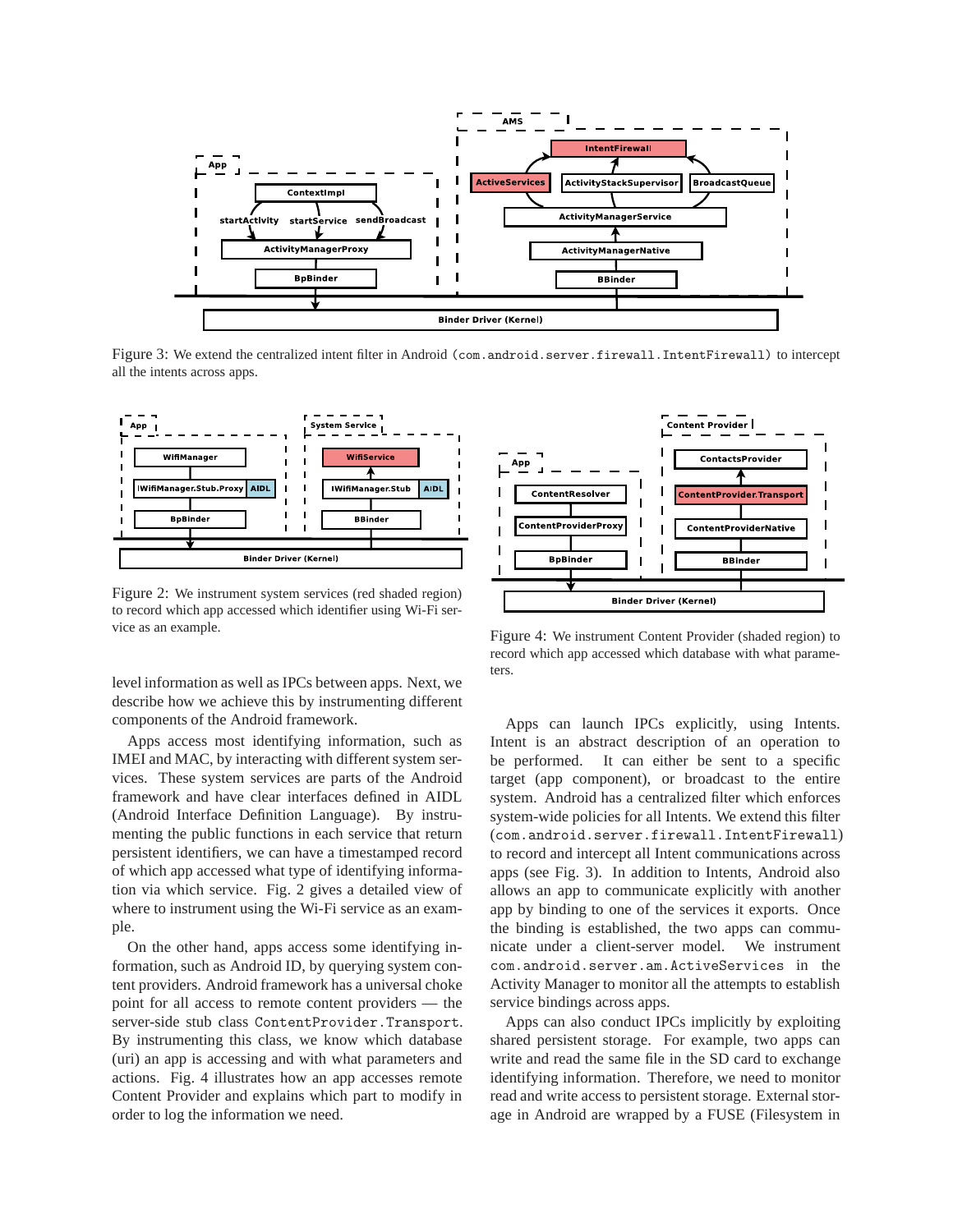

Figure 5: We customize the FUSE daemon under /system/core/sdcard/sdcard.c to intercept apps' access to shared external storage.



Figure 6: For an average user, more than 80% of the apps are installed in the first two weeks after deployment; each app accesses most of the linkability sources it's interested in during the first day of its installation.

Userspace) daemon which enables user-level permission control. By modifying this daemon, we can track which app reads or writes which files (see Fig. 5). This allows us to implement a Read-Write monitor which captures implicit communications via reading a file which has previously been written by another app. Besides external storage, our Read-Write monitor also considers similar indirect communications via system Content Providers.

We described how to monitor all formal ways an app can interact with system components (Services, Content Providers) and other apps (Intents, service bindings, and indirect RW). This methodology is fundamental and can be extended to cover other potential linkability sources (beyond our list) as long as a clear definition is given. By placing hooks at the aforementioned locations in the system framework, we get all the information needed to construct a DLG. For our measurement study, we simply log and upload these statistics to a remote server for analysis. In our countermeasure solutions, these are used locally to derive dynamic defense decisions.

## **4 Linkability in Real World**

In this section, we study app-level linkability in the real world. We first present an overview of linkability, showing the current threats we're facing. Then, we go through the linkability sources and analyze to what extent each of the sources is contributing to the linkability. Finally, we shed light on how these sources can be or have been exploited for reasons unrelated to app functionalities. This paves the way for us to develop a practical countermeasure.

## **4.1 Deployment and Settings**

We prototyped DLG on Cyanogenmod 11 (based on Android 4.4.1) and installed the extended OS on 7 Samsung Galaxy IV devices and 6 Nexus V devices. We recruited

13 participants from the students and staff in our institution, spanning over 8 different academic departments. Of the 13 participants, 6 of the participants are females and 7 are males. Before using our experimental devices, 7 of them were Android users and 6 were iPhone users. Participants are asked to operate their devices normally without any extra requirement. They are given the option to temporarily turn off our extension if they want more privacy when performing certain tasks. Logs are uploaded once per hour when the device is connected to Wi-Fi. We exclude built-in system apps (since the mobile OS is assumed to be benign in our threat model) and consider only third-party apps that are installed by the users themselves. Note that our study is limited in its size and the results may not generalize.

#### **4.2 Data and Findings**

We observed a total of 215 unique apps during a 47 day period for 13 users. On average, each user installed 26 apps and each app accessed 4.8 different linkability sources. We noticed that more than 80% of the apps are installed within the first two weeks after deployment, and apps would access most of the linkability sources they are interested in during the first day of their installation (see Fig. 6). This suggests that a relative short-term (a few weeks) measurement would be enough to capture a representative view of the problem.

**Overview:** Our measurement indicates an alarming view of the threat: two random apps are linkable with a probability of 0.81, and an adversary only needs to control 2.2 apps (0.2 additional app), on average, to link them. This means that an adversary in the current ecosystem can aggregate information from most apps without additional efforts (i.e., controlling a third app). Specifically, we found that 86% of the apps a user installed on his device are directly linkable to the Facebook app, namely, his real identity. This means almost all the activ-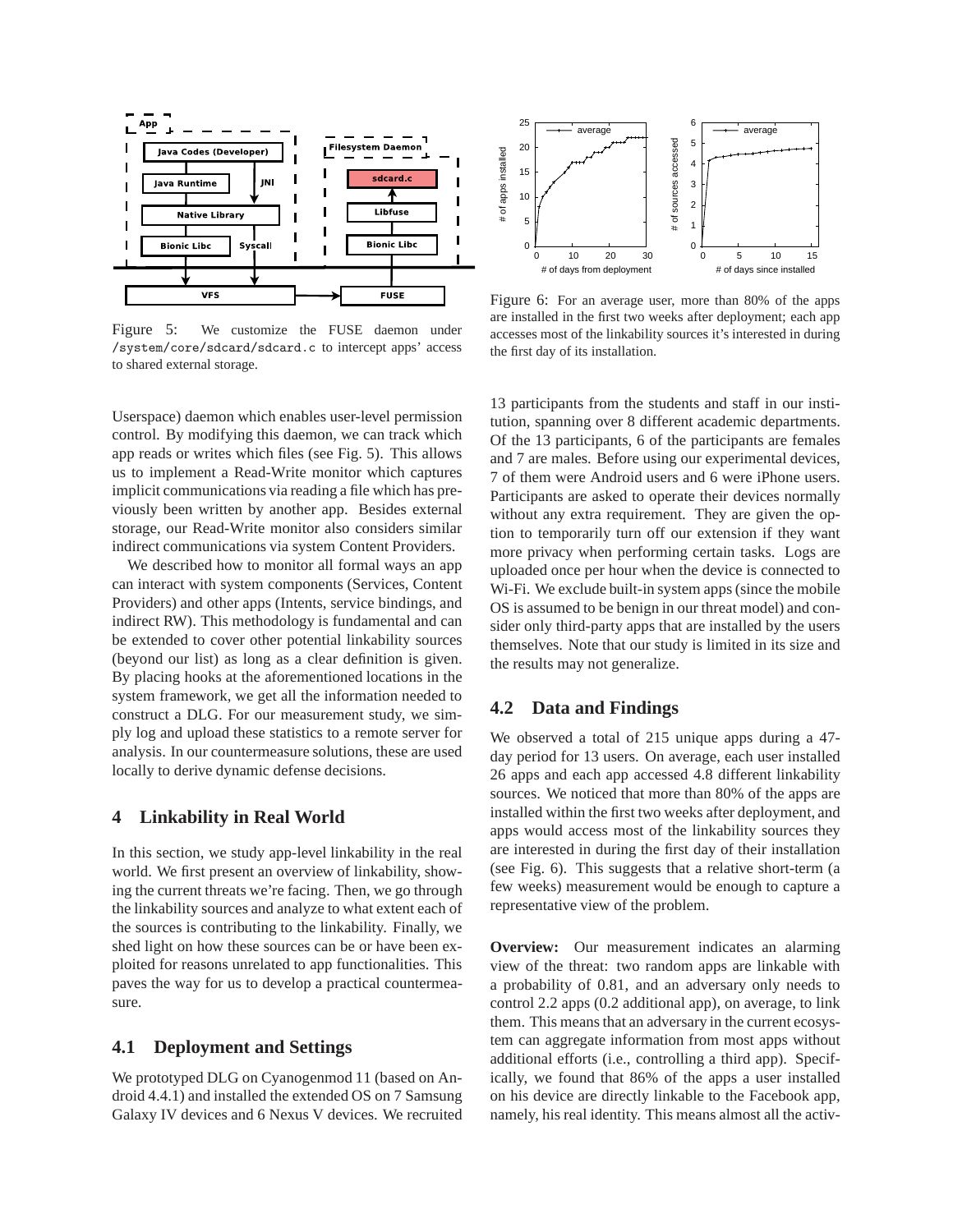

Figure 7: The percentage of apps accessing each source, and the linkability (LR) an app can get by exploiting each source.

ities a user exhibited using mobile apps are identifiable, and can be linked to the real person.

**Breakdown by Source:** This vast linkability is contributed by various sources in the mobile ecosystem. Here, we report the percentage of apps accessing each source and the linkability (LR) an app can acquire by exploiting each source. The results are provided in Fig. 7. We observed that except for device identifiers, many other sources contributed to the linkability substantially. For example, an app can be linked to 39% of all installed apps (LR=0.39) using only account information, and 36% (LR=0.36) using only Intents. The linkability an app can get from a source is roughly equal to the percentage of apps that accessed that source, except for the case of contextual information: IP, Location and Nearby APs. This is because the contextual information an app collected does not always contain effectively identifying information. For example, Yelp is mostly used at infrequent locations to find nearby restaurants, but is rarely used at consistent PoIs, such as home or office. This renders location information useless in establishing linkability with Yelp.

The effort required to aggregate two apps also differs for different linkability sources, as shown in Fig. 8. Device identifiers have *LE=0*, meaning that any two apps accessing the same device identifier can be directly aggregated without requiring control of an additional third app. Linking apps using IPC channels, such as Intents and Indirect RW, requires the adversary to control an average of 0.6 additional app as the connecting nodes. This indicates that, from an adversary's perspective, exploiting consistent identifiers is easier than building pair-wise associations.

**Breakdown by Category:** We group the linkability sources into four categories — device, personal, contex-



Figure 8: The (average) Linking Efforts (LE) of all the apps that are linkable due to a certain linkability source.

| Category   | GLR        | GLE        | $LR_{Facebook}$ |
|------------|------------|------------|-----------------|
| Device     | 0.52(0.13) | 0.03(0.03) | 0.68(0.12)      |
| Personal   | 0.30(0.10) | 0.30(0.11) | 0.54(0.11)      |
| Contextual | 0.20(0.13) | 0.33(0.20) | 0.44(0.25)      |
| IPC.       | 0.32(0.13) | 0.78(0.06) | 0.59(0.15)      |

Table 3: Linkability contributed by different categories of sources.

tual, and IPC — and study the linkability contributed by each category (see Table 3). As expected, device-specific information introduces substantial linkability and allows the adversary to conduct across-app aggregation effortlessly. Surprisingly, the other three categories of linkability sources also introduce considerable linkability. In particular, only using fuzzy contextual information, an adversary can link more than 40% of the installed apps to Facebook, the user's real identity. This suggests the naive solution of anonymizing device ids is not enough, and hence a comprehensive solution is needed to make a trade-off between app functionality and privacy.

#### **4.3 Functional Analysis**

Device identifiers (IMEI, Android ID, MAC) introduce vast amount of linkability. We manually went through 162 mobile apps that request these device-specific identifiers, but could rarely identify any explicit functionality that requires accessing the actual identifier. In fact, for the majority of these apps, their functionalities are device-independent, and therefore independent of device IDs. This indicates that device-specific identifier can be obfuscated across apps without noticeable loss of app functionality. The only requirement for device ID is that it should be unique to each device.

As to personal information (Account Number, Phone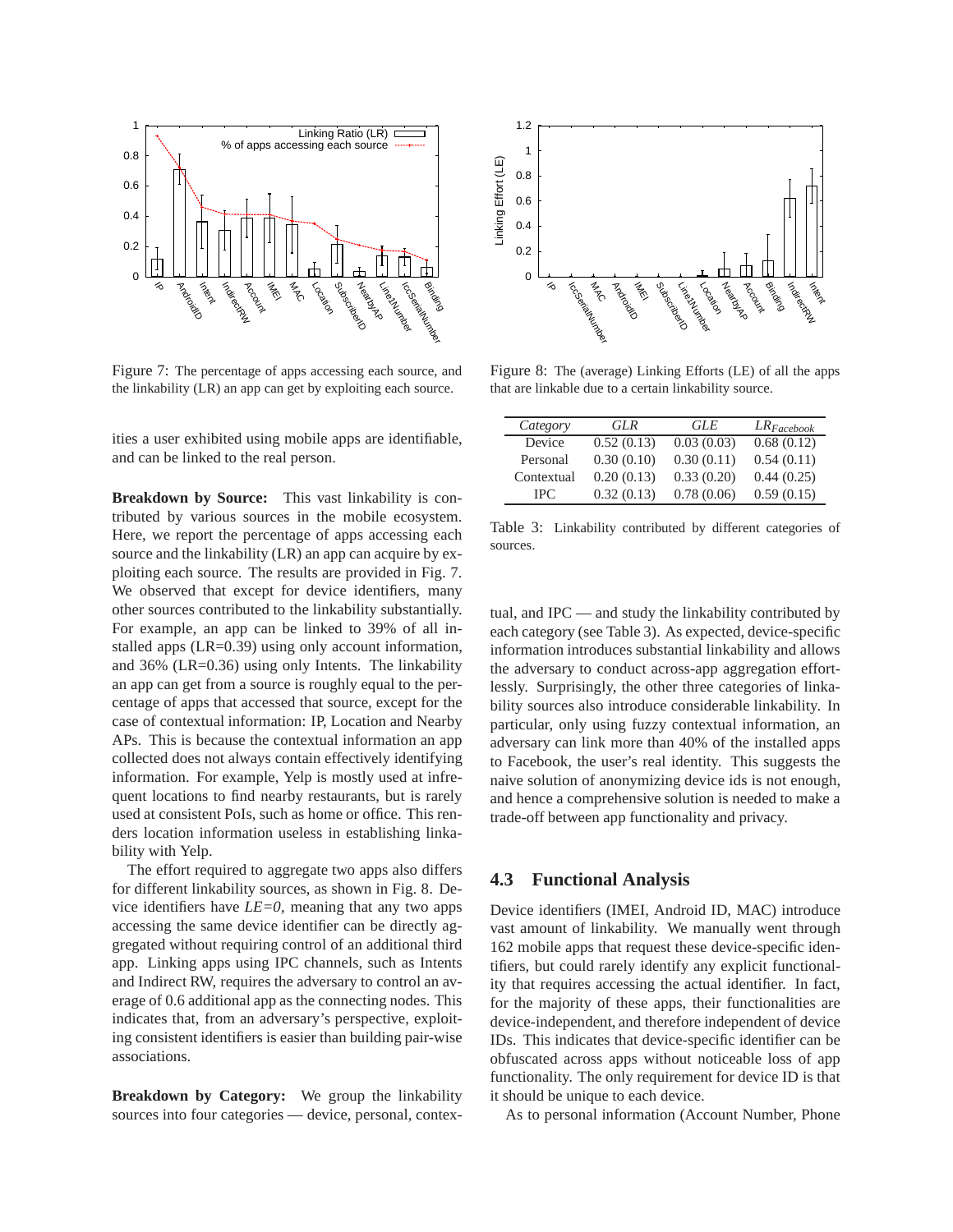```
<?xml version='1.0' encoding='utf-8' standalone='yes' ?>
<map>
    <long name="timestamp" value="1419049777098" />
    <long name="t2" value="1419049776889" />
    <string name="UTDID">VJT7MTV268gDACiZN6xEh8af</string>
    <string name="DID">356565055348652</string>
    <long name="S" value="1634341681" />
    <string name="SI">310260981039000</string>
    <string name="EI">356565055348652</string>
</map>
```
Figure 9: Real-world example of indirect RW: an app (fm.qingting.qradio) writes user identifiers to an xml file in SD card which was later read by three other apps. This file contains the IMEI (DID) and SubscriberID (SI) of the user.

Number, Installed Apps, etc.), we also observed many unexpected accesses that resulted in unnecessary linkability. We found that many apps that request account information collected all user accounts even when they only needed one to function correctly; many apps request access to phone number even when it is unrelated to their app functionalities. Since the legitimacy of a request depends both on the user's functional needs and the specific app context, end-users should be prompted about the access and make the final decision.

The linkability introduced by contextual information (Location, Nearby AP) also requires better regulation. Many apps request permission for precise location, but not all of them actually need it to function properly. In many scenarios, apps only require coarse-grained location information and shouldn't reveal any identifying points of interest (PoIs). Nearby AP information, which is only expected to be used by Wi-Fi tools/managing apps, is also abused for other purposes. We noticed that many apps frequently collect Nearby AP information to build an internal mapping between locations and access points (APs). For example, we found that even if we turn off all system location services, WeChat (an instant messaging app) can still infer the user's location only with Nearby AP information. To reduce the linkability introduced by these unexpected usages, the users should have finer-grained control on when and how the contextual information can be used.

Moreover, we found that IPC channels can be exploited in various ways to establish linkability across apps. Apps can establish linkabililty using Intents, sharing and aggregating app-specific information. For instance, we observed that WeChat receives Intents from three different apps right after their installations, reporting their existence on the same device. Apps can also establish linkability with each other via service binding. For example, both AdMob and Facebook allow an app to bind to its service and exchanging the user identifier, completely bypassing the system permissions and controls. Apps can also establish linkabililty through Indirect RW, by writing and reading the same persistent file. Fig. 9 shows a real-world example: an app (fm.qingting.qradio) writes user identifiers to an xml file in the SD card which was later read by three other apps. The end-user should be promptly warned about these unexpected communications across apps to reduce unnecessary linkability.

### **5 LinkDroid: A Practical Countermeasure**

Based on our observation and findings on linkability across real-world apps, we propose a practical countermeasure, LinkDroid, on top of DLG. We first introduce the basic design principle of LinkDroid and its three major privacy-enhancing features: *install-time obfuscation*, *runtime linkability monitoring*, and *unlinkable mode support*. We then evaluate the effectiveness of LinkDroid with the same set of participants as in our measurement study.

#### **5.1 Design Overview**

LinkDroid is designed with practicality in mind. Numerous extensions, paradigms and ecosystems have been proposed for mobile privacy, but access control (runtime for iOS and install-time for Android) is the only deployed mechanism. LinkDroid adds a new dimension to access control on smartphone devices. Unlike existing approaches that check if some app behavior poses direct privacy threats, LinkDroid warns users about how it implicitly builds the linkability across apps. This helps users reduce unnecessary links introduced by abusing OS-level information and IPCs, which happens frequently in reality as our measurement study indicated.

As shown in Fig. 10, LinkDroid provides runtime monitoring and mediation of linkability by

- monitoring and intercepting app behaviors that may introduce linkability (including interactions with various system services, content providers, shared external storage and other apps);
- querying a standalone linkability service to get the user's decision regarding this app behavior;
- prompting the user about the potential risk if the user has not yet made a decision, getting his decision and updating the linkability graph (DLG).

We have already described in Section 3.4 how to instrument the Android framework to build the monitoring components (corresponding to boxes A, B, C, D in Fig. 10). In this section, we focus on how the linkability service operates.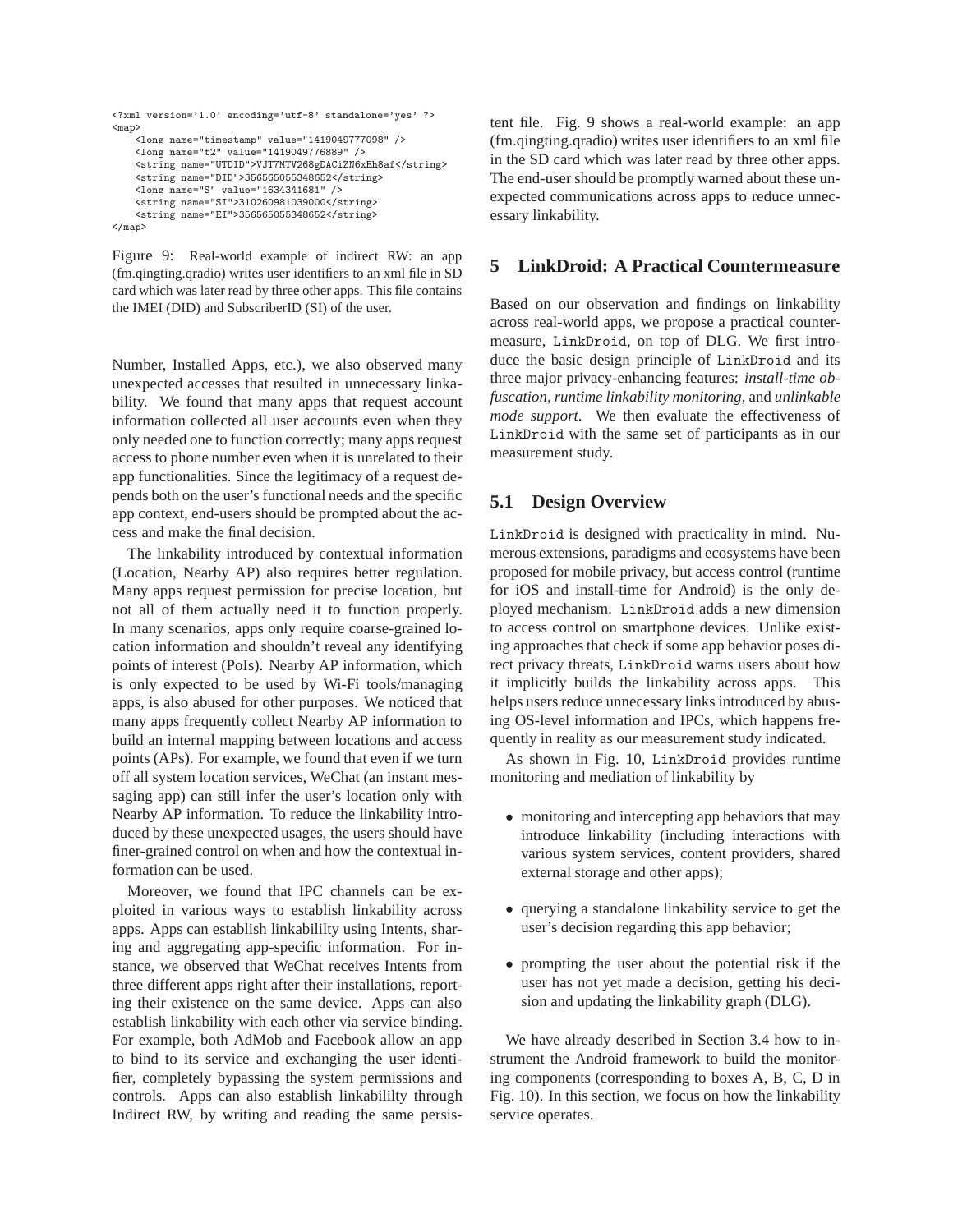

Figure 10: An overview of LinkDroid. Shaded areas (red) represent the parts we need to extend/add in Android. (We already explained how to extend A, B, C and D in Section 3.4.)

## **5.2 Install-Time Obfuscation**

As mentioned earlier, app functionalities are largely independent of device identifiers. This allows us to obfuscate these identifiers and cut off many unnecessary edges in the DLG. In our case, the list of device identifiers includes IMEI, Android ID and MAC. Every time an app gets installed, the linkability service receives the app's uid and then generates a random mask code for it. The mask code together with the types of obfuscated device identifiers will be pushed into the decision database. This way, when an app *a* tries to fetch the device identifier of a certain type *t*, it will only get a hash of the real identifier salted with the app-specific mask code:

$$
ID_t^a = hash(ID_t + mask_a).
$$

Note that we do this at install-time instead of during each session because we still want to guarantee the relative consistency of the device identifiers within each app. Otherwise, it will let the app think the user is switching to a different device and trigger some security/verification mechanisms. The user can always cancel this default obfuscation in the privacy manager (Fig. 12) if he finds it necessary to reveal real device identifiers to certain apps.

## **5.3 Runtime Linkability Monitoring**

Except for device-specific identifiers, obfuscating other sources of linkability is likely to interfere with the app functionalities. Whether there is a functional interference or not is highly user-specific and contextdependent. To make a useful trade-off, the user should be involved in this decision-making process. Here, LinkDroid provides just-in-time prompts before an edge creates in the DLG. Specifically, if the linkability service could not find an existing decision regarding some app behavior, it will issue the user a prompt, informing him: 1) what app behavior triggers the prompt; 2) what's the quantitative risk of allowing this behavior;



Figure 11: The UI prompt of LinkDroid's runtime access control, consisting of a behavioral description, descriptive and quantitative risk indicators, and opt-out options.

and 3) what're the opt-out options. Fig. 11 gives an illustrative example of the UI of the prompt.

**Description of App Behavior** Before the user can make a decision, he first needs to know what app behavior triggers the prompt. Basically, we report two types of description: access to OS-level information and crossapp communications. To help the user understand the situation, we use a high-level descriptive language instead of the exact technical terms. For example, when an app tries to access Subscriber ID or IccSerialNumber, we report that "App X asks for sim-card information." When an app tries to send Intents to other apps, we report "App X tries to share content with App Y". During our experiments with real users (introduced later in the evaluation), 11 out of the 13 participants find these descriptions clear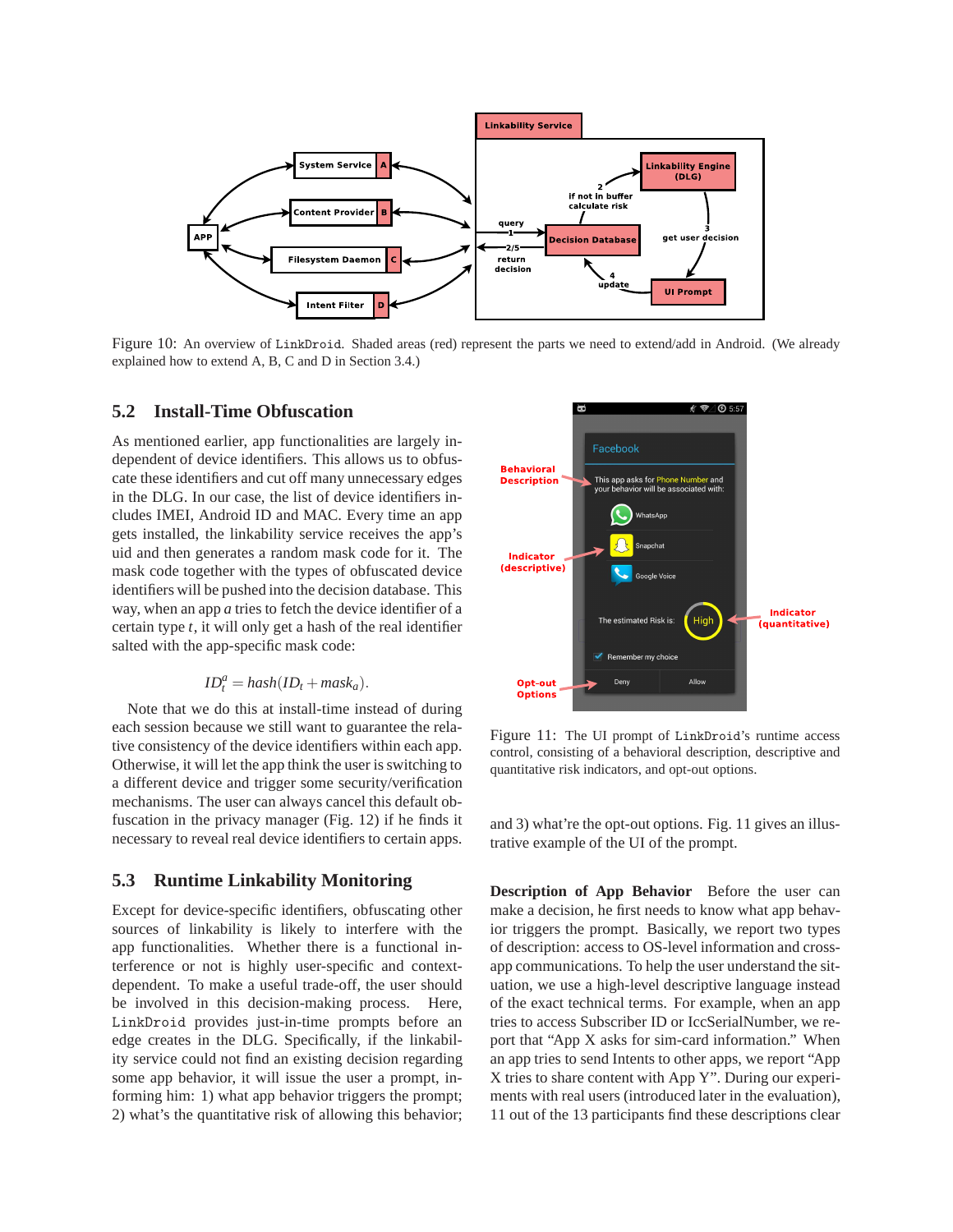

Figure 12: LinkDroid provides a centralized linkability manager. The user can review and modify all of his previous decisions regarding each app.

and informative.

**Risk Indicator** LinkDroid reports two types of risk indicators to users: one is descriptive and the other is quantitative. The descriptive indicator tells what apps will be directly linkable to an app if the user allows its current behavior. By 'directly linkable,' we mean without requiring a third app as the connecting nodes. The quantitative indicator, on the other hand, reflects the influence on the overall linkability of the running app, including those apps that are not directly linkable to it. Here, the overall linkability is reported as a combination of the linking ratio (LR) and linking effort (LE):

$$
L_a = LR_a \times e^{-LE_a}.
$$

The quantitative risk indicator is defined as ∆*La*. A user will be warned of a larger risk if the total number of linkable apps significantly increases, or the average linking effort decreases substantially. We transform the quantitative risk linearly into a scale of 4 and report the risk as Low, Medium, High, and Severe.

**Opt-out Options** In each prompt, the user has at least two options: Allow or Deny. If the user chooses Deny, LinkDroid will obfuscate the information this app tries to get or shut down the communication channel this app requests. For some types of identifying information, such as Accounts and Location, we provide finergrained trade-offs. For Location, the user can select from zip-code level (1km) or city-level (10km) precision; for Accounts, the user can choose which specific account he wants to share instead of exposing all his accounts. LinkDroid also allows the user to set up a VPN (Virtual Private Network) service to anonymize network identifiers. When the user switches from a cellular network to Wi-Fi, LinkDroid will automatically initialize the VPN service to hide the user's public IP. This may incur additional energy consumption and latency (see Section 5.5). All choices made by the user will be stored in the decision database for future reuse. We provide a centralized privacy manager such that the user can review and change all previously made decisions (see Fig. 12).

#### **5.4 Unlinkable Mode**

Once a link is established in DLG, it cannot be removed. This is because once a piece of identifying information is accessed or a communication channel is established, it can never be revoked. However, the user may sometimes want to perform privacy-preserving tasks which have no interference with the links that have already been introduced. For example, when the user wants to write an anonymous post in Reddit, he doesn't want it to be linkable with any of his previous posts as well as other apps. LinkDroid provides an unlinkable mode to meet such a need. The user can start an app in unlinkable mode by pressing its icon for long in the app launcher. A new uid as well as isolated storage will be allocated to this unlinkable app instance. By default, access to all OSlevel identifying information and inter-app communications will be denied. This way, LinkDroid creates the illusion that this app has just been installed on a brand-new device. The unlinkable mode allows LinkDroid to provide finer-grained (session-level) control, unlinking only a certain set of app sessions.

#### **5.5 Evaluation**

We evaluate LinkDroid in terms of its overheads in usability and performance, as well as its effectiveness in reducing linkability. We replay the traces of the 13 participants of our measurement study (see Section 4), prompt them about the privacy threat and ask for their decisions. This gives us the exact picture of the same set of users using LinkDroid during the same period of time. We instruct the user to make a decision in the most conservative way: the user will Deny a request only when he believes the prompted app behavior is not applicable to any useful scenario; otherwise, he will Accept the request.

The overhead of LinkDroid mainly comes from two parts: the usability burden of dealing with UI prompts and the performance degradation of querying the linkability service. Our experimental results show that, on average, each user was prompted only 1.06 times per day during the 47-day period. The performance degradation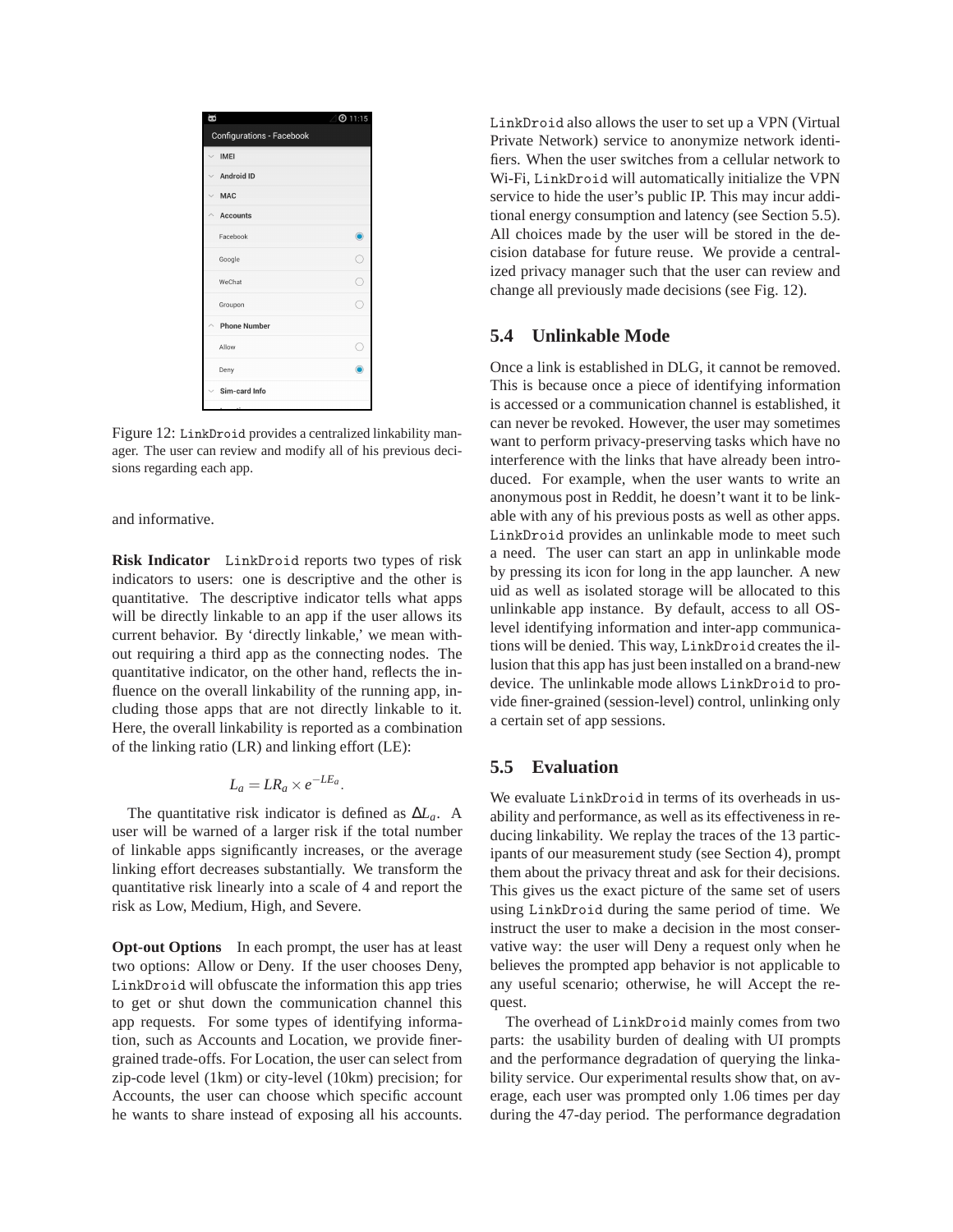

Figure 13: The Global Linking Ratio (GLR) of different categories of sources before and after using LinkDroid.



Figure 14: The Global Linking Ratio (GLR) of different users before and after using LinkDroid.

introduced by the linkability service is also marginal. It only occurs when apps access certain OS-level information or conduct cross-app IPCs. These sensitive operations happened rather infrequently — once every 12.7 seconds during our experiments. These results suggest that LinkDroid has limited impact on system performance and usability.

We found that after applying LinkDroid, the Global Linking Ratio (GLR) dropped from 81% to 21%. Fig. 13 shows the breakdown of linkability drop in different categories of sources. The majority of the remaining linkability comes from inter-app communications, most of which are genuine from the user's perspective. Not only fewer apps are linkable, LinkDroid also makes it harder for an adversary to aggregate information from two linkable apps. The Global Linking Effort (GLE) increases significantly after applying LinkDroid: from 0.22 to 0.68. Specifically, the percentage of apps that are directly linkable to Facebook dropped from 86% to 18%. Fig. 15 gives an illustrative example of how DLG changes after applying LinkDroid. We also noticed that that the effectiveness of LinkDroid differs across users, as shown in Fig. 14. In general, LinkDroid is more effective for the users who have diverse mobility patterns, are cautious about sharing information across apps and/or maintain



Figure 15: DLG of a representative user before (a) and after (b) applying LinkDroid. Red circle represents the Facebook app.

different accounts for different services.

LinkDroid takes VPN as a plug-in solution to obfuscate network identifiers. The potential drawback of using VPN is its influence on device energy consumption and network latency. We measured the device energy consumption of using VPN on a Samsung Galaxy 4 device, with Monsoon Power Monitor. Specifically, we tested two network-intensive workloads: online videos and browsing. We observed a 5% increase in energy consumption for the first workload, and no observable difference for the second. To measure the network latency, we measured the ping time (average of 10 trials) to Alexa Top 20 domains and found a 13% increase (17ms). These results indicate that the overhead of using VPN on smartphone device is noticeable but not significant. Seven of 13 participants in our evaluation were willing to use VPN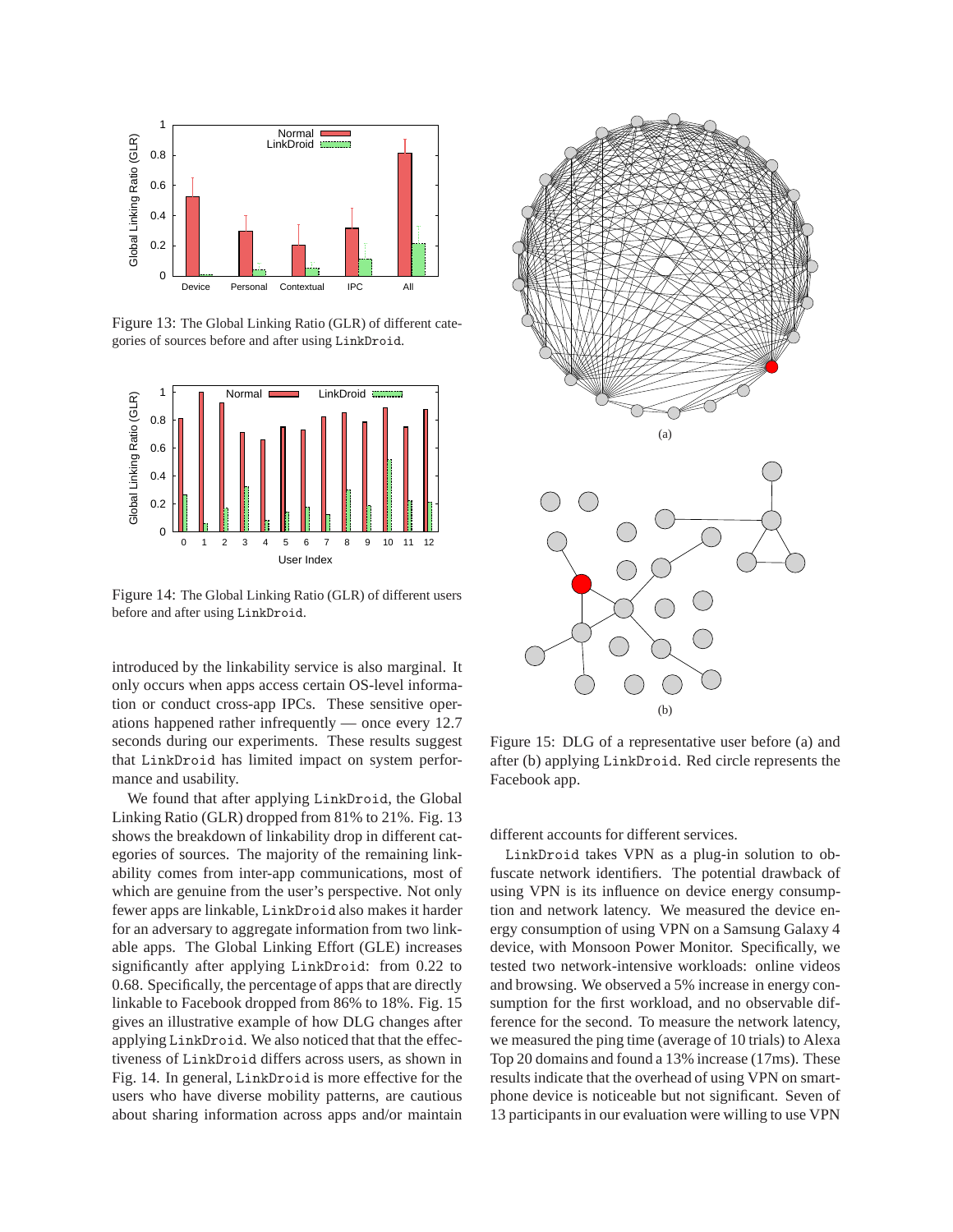services to achieve better privacy.

We interviewed the 13 participants after the experiments. Questions are designed on a scale of 1 to 5 and a score of 4 or higher is regarded as "agree." Eleven of the participants find the UI prompt informative and clear and nine are willing to use LinkDroid on a daily basis to inform them about the risk and provide opt-out options. However, these responses might not be representative due to the limited size and diversity of the participants. We also noticed that users care a lot about the linkability of sensitive apps, such as Snapchat and Facebook. Some participants clearly state that they do not want any app to be associated with the Facebook app, except for very necessary occasions. This also supports the rationale behind the design of LinkDroid's unlinkable mode.

## **6 Related Work**

There have been other proposals [7, 17] which also address the privacy threats of information aggregation by mobile apps. They shift the responsibility of information personalization and aggregation from mobile apps to the mobile OS or trusted cloud providers, requiring re-development of mobile apps and extensive modifications on the entire mobile ecosystem. In contrast, LinkDroid is a client-side solution which is compatible with existing ecosystem — it focuses on characterizing the threat in current mobile ecosystem and making a practical trade-off, instead of proposing new computation (advertising) paradigm.

Existing studies investigated linkability under several domain-specific scenarios. Arvind *et al.* [19] showed that a user's profile in Netflix can be effectively linked to his in IMDB, using long-tailed (unpopular) movies. Sebastian *et al.* [16] described how to link the profiles of the same user in different social networks using friends topologies. This type of linkability is restricted to a small scope, and may only exist across different apps in the same domain. Here, we focus on the linkability that are domain-independent and ubiquitous to all apps, regardless of the type and semantics of each app.

The capability of advertising agency on conducting profiling and aggregation has been extensively studied [12, 23]. Various countermeasures have been proposed, such as enforcing finer-grained isolation between ad library and the app [21, 22], or adopting a privacypreserving advertising paradigm [4]. However, unlike LinkDroid, they only consider a very specific and restricted scenario — advertising library — which involves few functional trade-offs. LinkDroid, instead, introduces a general linkability model, considers various sources of linkability and suits a diverse set of adversaries.

There have also been numerous studies on information access control on smartphone [6, 8, 9, 13, 14, 20, 24]. Many of these studies have already proposed to provide apps with fake identifiers and other types of sensitive information [13, 20, 27]. These studies focus on the explicit privacy concern of accessing and leaking sensitive user information, by malicious mobile apps or thirdparty libraries. Our work addresses information access control from a very different perspective, investigating the implicit linkability introduced by accessing various OS-level information and IPC channels.

Many modern browsers provide a private (incognito) mode. These are used to defend against local attackers, such as users sharing the same computer, from stealing cookies or browse history from each other [2]. This is inherently different from LinkDroid's *unlinkable mode* which targets unregulated aggregation by remote attackers.

#### **7 Discussion**

In this paper, we proposed a new metric, *linkability*, to quantify the ability of different apps to link and aggregate their usage behaviors. This metric, albeit useful, is only a coarse upper-bound of the actual privacy threat, especially in the case of IPCs. Communication between two apps does not necessarily mean that they have conducted, or are capable of conducting, information aggregation. However, deciding on the actual intention of each IPC is by itself a difficult task. It requires an automatic and extensible way of conducting semantic introspection on IPCs, and is a challenging research problem on its own.

LinkDroid aims to reduce the linkability introduced covertly without the user's consent or knowledge it couldn't and doesn't try to eliminate the linkability explicitly introduced by users. For example, a user may post photos of himself or exhibit very identifiable purchasing behavior in two different apps, thus establishing linkability. This type of linkability is app-specific, domain-dependent and beyond the control of LinkDroid. Identifiability or linkability of these domain-specific usage behaviors are of particular interest to other areas, such as anonymous payment [25], anonymous query processing [18] and data anonymization techniques.

The list of identifying information we considered in this paper is well-formatted and widely-used. These ubiquitous identifiers contribute the most to information aggregation, since they are persistent and consistent across different apps. We didn't consider some uncommon identifiers, such as walking patterns and microphone signatures, because we haven't yet observed any real-world adoption of these techniques by commer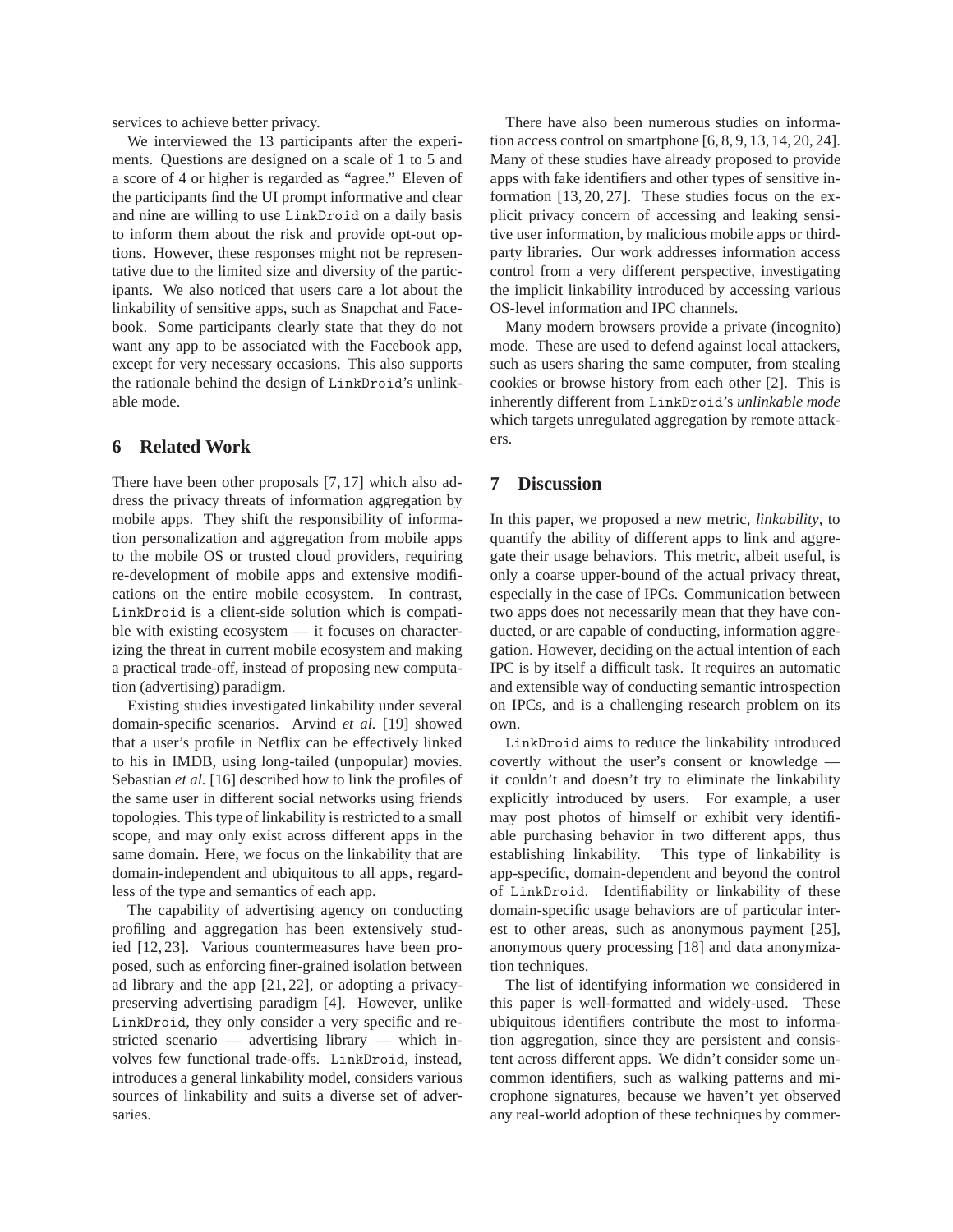cial apps. However, LinkDroid can easily include other types of identifying information, as long as a clear definition is given.

DLG introduces another dimension — linkability to privacy protection on mobile OS and has some other potential usages. For example, when the user wants to perform a certain task in Android and has multiple optional apps, the OS can recommend him to choose the app which is the least linkable with others. We also noticed some interesting side-effect of LinkDroid's unlinkable mode. Since unlinkable mode allows users to enjoy finer-grained (session-level) unlinkability, it can be used to stop a certain app from continuously identifying a user. This can be exploited to infringe the benefits of app developers in the case of copyright protection, etc. For example, NYTimes only allows an unregistered user to read up to 10 articles every month. However, by restarting the app in unlinkable mode in each session, a user can stop NYTimes from linking himself across different sessions and bypass this quota restriction.

### **8 Conclusion**

In this paper, we addressed the privacy threat of unregulated aggregation from a new perspective by monitoring, characterizing and reducing the underlying linkability across apps. This allows us to measure the potential threat of unregulated aggregation during runtime and promptly warn users of the associated risks. We observed how real-world apps abuse OS-level information and IPCs to establish linkability, and proposed a practical countermeasure, LinkDroid. It provides runtime monitoring and mediation of linkability across apps, introducing a new dimension to privacy protection on mobile device. Our evaluation on real users has shown that LinkDroid is effective in reducing the linkability across apps and only incurs marginal overheads.

#### **Acknowledgements**

The work reported in this paper was supported in part by the NSF under grants 0905143 and 1114837, and the ARO under W811NF-12-1-0530.

### **References**

- [1] 2013: a look back at the year in acquisitions. http: //vator.tv/news/2013-12-07-2013-a-look-backat-the-year-in-acquisitions.
- [2] AGGARWAL, G., BURSZTEIN, E., JACKSON, C., AND BONEH, D. An analysis of private browsing modes in modern browsers. In *Proceedings of the 19th USENIX conference on Security* (2010), USENIX Association, pp. 6–6.
- [3] Angry birds and 'leaky' phone apps targeted by nsa and gchq for user data. http://www.theguardian.com/world/2014/jan/ 27/nsa-gchq-smartphone-app-angry-birds-personaldata.
- [4] BACKES, M., KATE, A., MAFFEI, M., AND PECINA, K. Obliviad: Provably secure and practical online behavioral advertising. In *Proceedings of the 2012 IEEE Symposium on Security and Privacy* (Washington, DC, USA, 2012), SP '12, IEEE Computer Society, pp. 257–271.
- [5] BAMIS, A., AND SAVVIDES, A. Lightweight Extraction of Frequent Spatio-Temporal Activities from GPS Traces. In *IEEE Real-Time Systems Symposium* (2010), pp. 281–291.
- [6] BUGIEL, S., HEUSER, S., AND SADEGHI, A.-R. Flexible and fine-grained mandatory access control on android for diverse security and privacy policies. In *Presented as part of the 22nd USENIX Security Symposium* (Berkeley, CA, 2013), USENIX, pp. 131–146.
- [7] DAVIDSON, D., AND LIVSHITS, B. Morepriv: Mobile os support for application personalization and privacy. Tech. rep., MSR-TR, 2012.
- [8] EGELE, M., KRUEGEL, C., KIRDA, E., AND VIGNA, G. Pios: Detecting privacy leaks in ios applications. In *NDSS* (2011).
- [9] ENCK, W., GILBERT, P., CHUN, B.-G., COX, L. P., JUNG, J., MCDANIEL, P., AND SHETH, A. Taintdroid: An informationflow tracking system for realtime privacy monitoring on smartphones. In *OSDI* (2010), vol. 10, pp. 255–270.
- [10] FAWAZ, K., AND SHIN, K. G. Location privacy protection for smartphone users. In *Proceedings of the 2014 ACM SIGSAC Conference on Computer and Communications Security* (2014), ACM, pp. 239–250.
- [11] GOLLE, P., AND PARTRIDGE, K. On the anonymity of home-/work location pairs. In *Proceedings of Pervasive '09* (Berlin, Heidelberg, 2009), Springer-Verlag, pp. 390–397.
- [12] HAN, S., JUNG, J., AND WETHERALL, D. A study of thirdparty tracking by mobile apps in the wild. Tech. rep., UW-CSE, 2011.
- [13] HORNYACK, P., HAN, S., JUNG, J., SCHECHTER, S., AND WETHERALL, D. These aren't the droids you're looking for: retrofitting android to protect data from imperious applications. In *Proceedings of the 18th ACM conference on Computer and Communications Security* (2011), ACM, pp. 639–652.
- [14] JEON, J., MICINSKI, K. K., VAUGHAN, J. A., FOGEL, A., REDDY, N., FOSTER, J. S., AND MILLSTEIN, T. Dr. android and mr. hide: fine-grained permissions in android applications. In *Proceedings of Second ACM Workshop on Security and Privacy in Smartphones and Mobile Devices* (2012), ACM, pp. 3–14.
- [15] KRUMM, J. Inference attacks on location tracks. In *Proceedings of the 5th international conference on Pervasive computing* (Berlin, Heidelberg, 2007), PERVASIVE'07, Springer-Verlag, pp. 127–143.
- [16] LABITZKE, S., TARANU, I., AND HARTENSTEIN, H. What your friends tell others about you: Low cost linkability of social network profiles. In *Proc. 5th International ACM Workshop on Social Network Mining and Analysis, San Diego, CA, USA* (2011).
- [17] LEE, S., WONG, E. L., GOEL, D., DAHLIN, M., AND SHMATIKOV, V.  $\pi$ box: a platform for privacy-preserving apps. In *Proceedings of the 10th USENIX conference on Networked Systems Design and Implementation* (2013), USENIX Association, pp. 501–514.
- [18] MOKBEL, M. F., CHOW, C.-Y., AND AREF, W. G. The new casper: query processing for location services without compromising privacy. In *Proceedings of the 32nd international conference on Very large data bases* (2006), VLDB Endowment, pp. 763–774.